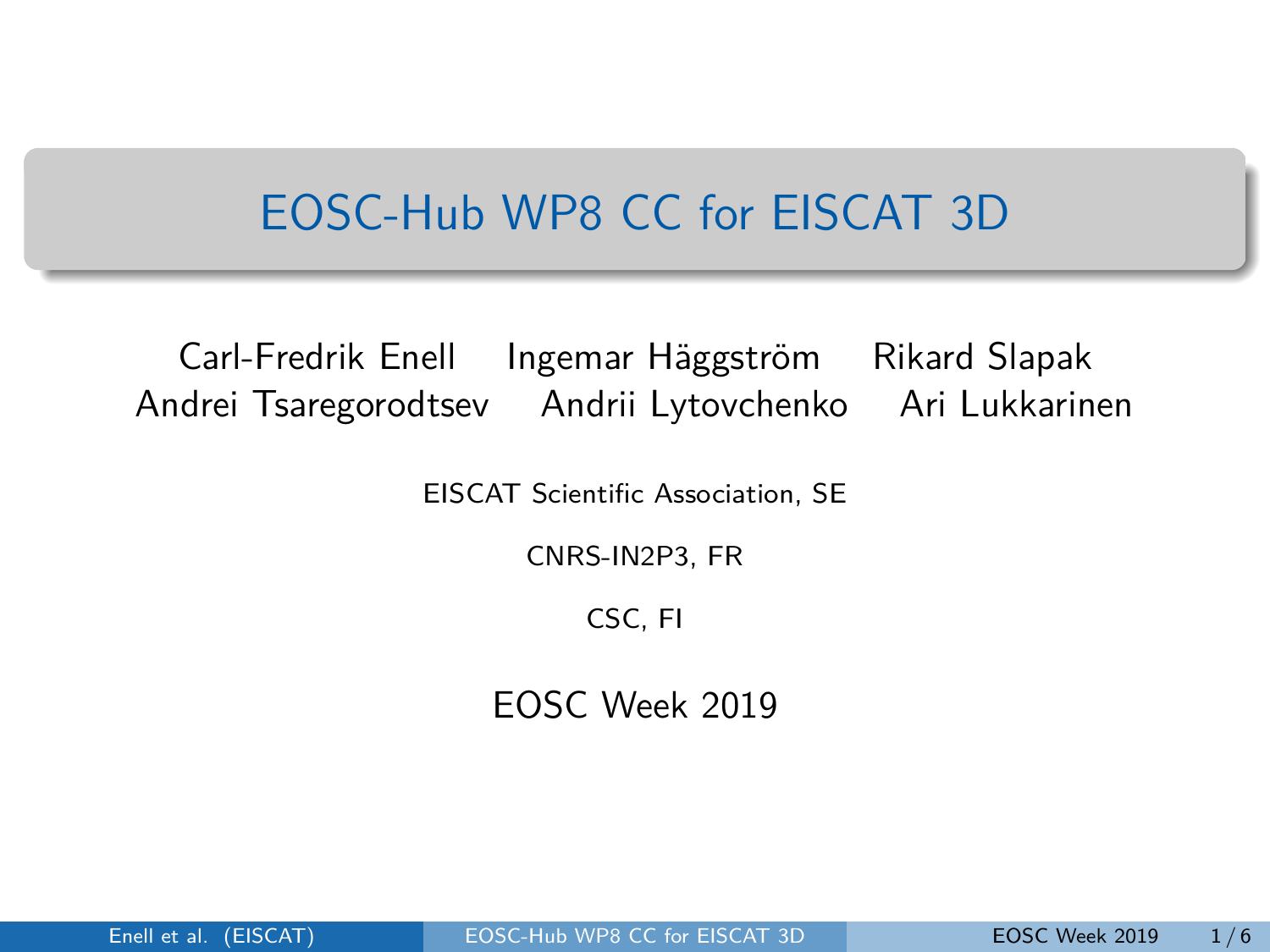- **Three radar sites of 9919 antenna elements** 
	- One transmitter site
	- $\blacktriangleright$  Two receiver sites
- Most procurements ready
	- $\blacktriangleright$  First articles during early summer
- Site computing design going on
- Site construction starting
- First data expected during 2021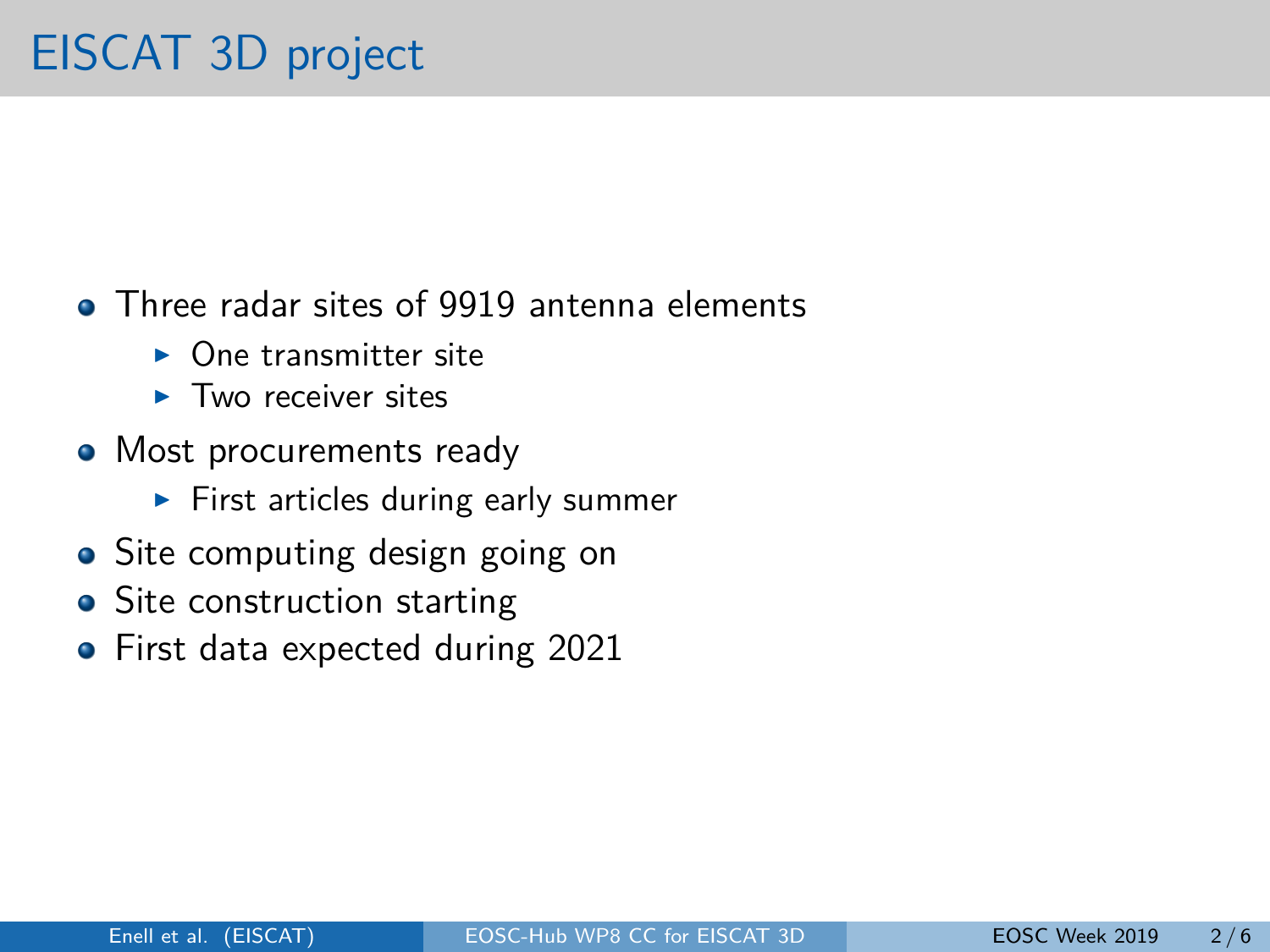- User portal for EISCAT 3D
	- $\triangleright$  Continuation of EGI-Engage CC
	- $\blacktriangleright$  EISCAT HQ: Legacy radar data (some 80 TB)
	- $\triangleright$  IN2P3: DIRAC interware from LHCb
	- $\triangleright$  CSC: Cloud computing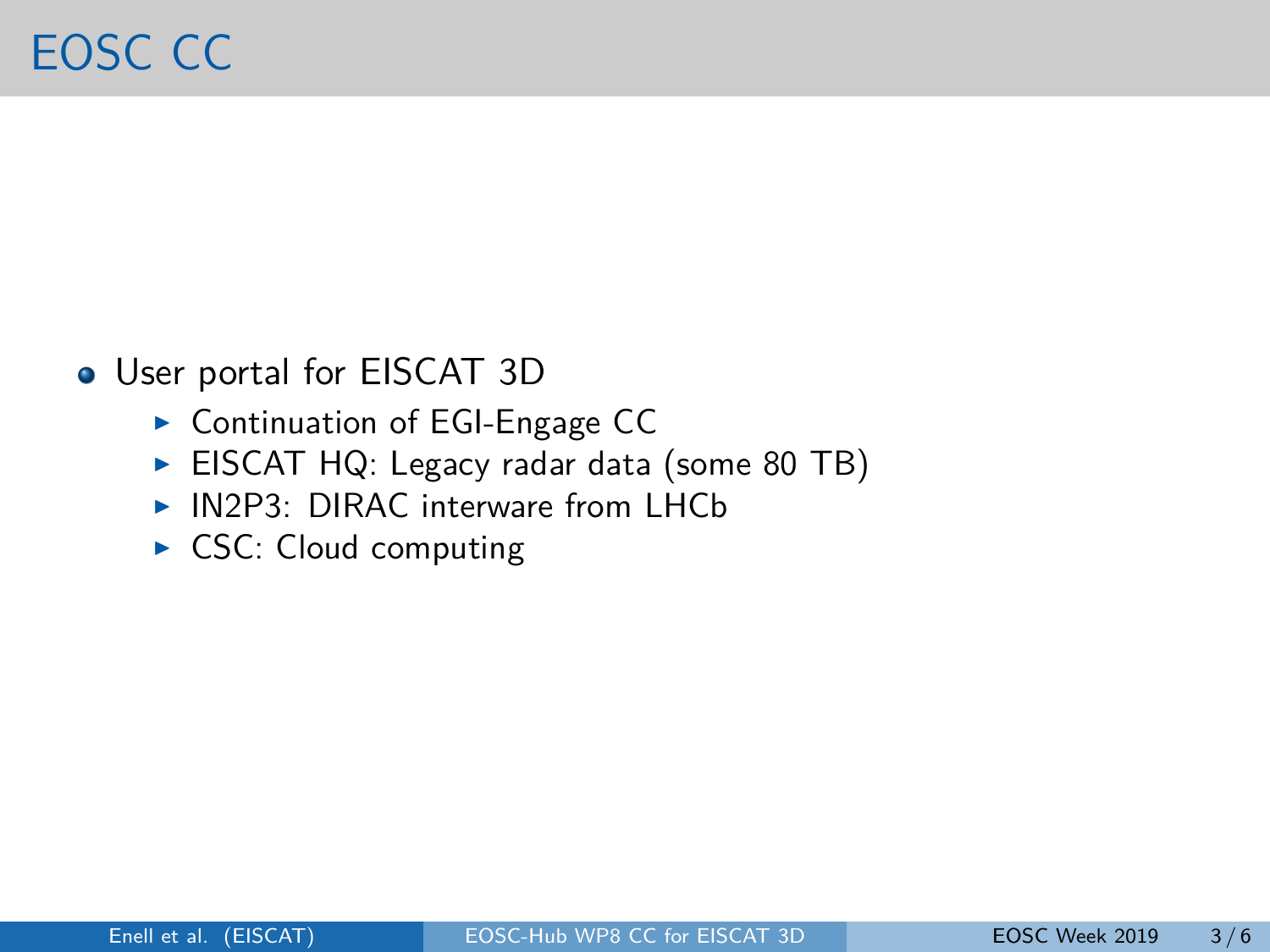- Storage element with existing data
- File catalogue population
	- $\blacktriangleright$  file path
	- $\blacktriangleright$  metadata (experiment owner)
- **Authentication** 
	- $\blacktriangleright$  EGI Checkin
	- $\triangleright$  QQ login in progress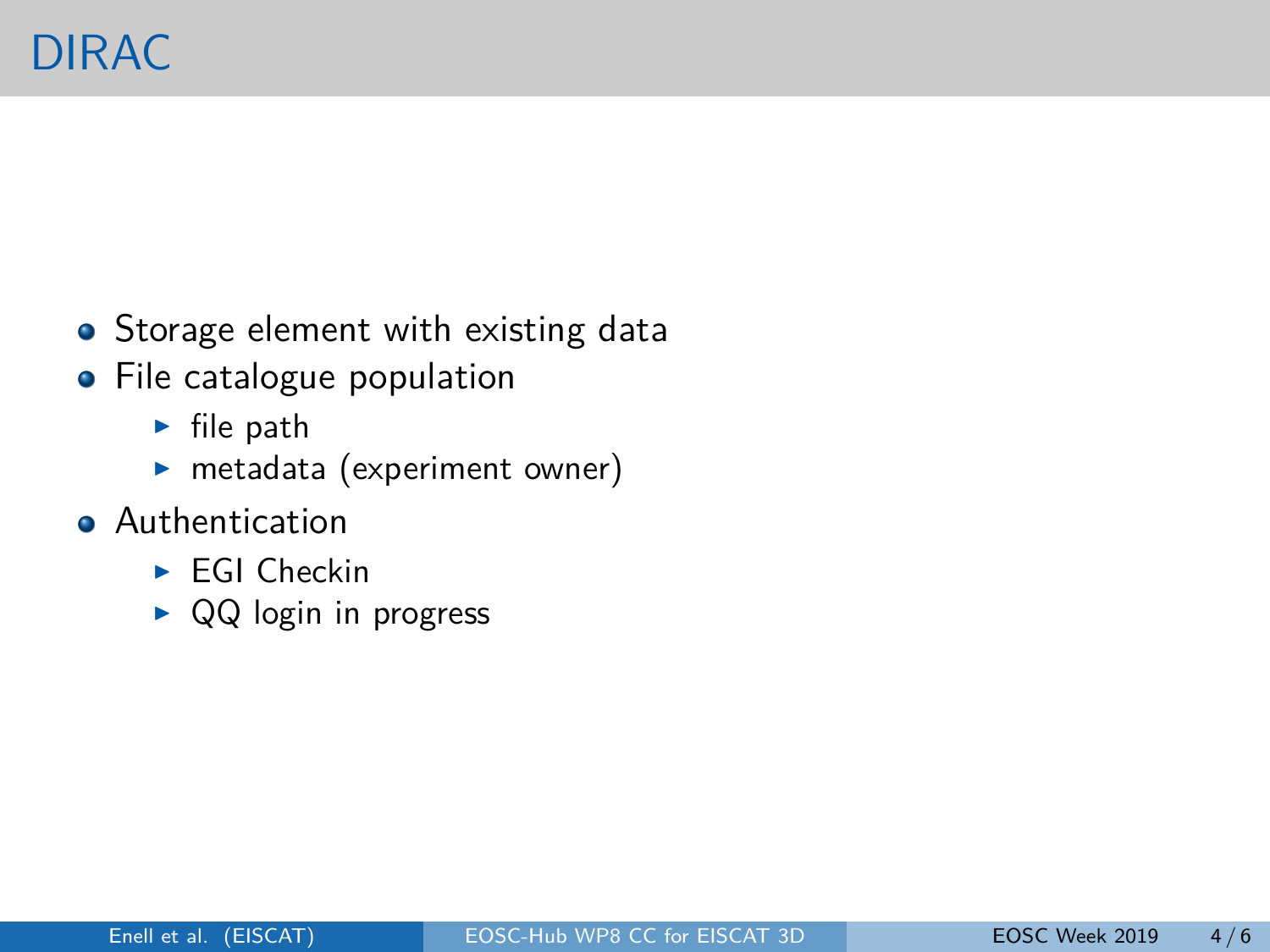- CSC cPouta cloud project (PI I. I. Virtanen, U Oulu)
	- ▶ OpenStack cloud, dedicated VM started
- DIRAC job submission
	- **F** Script starting Docker container on VM